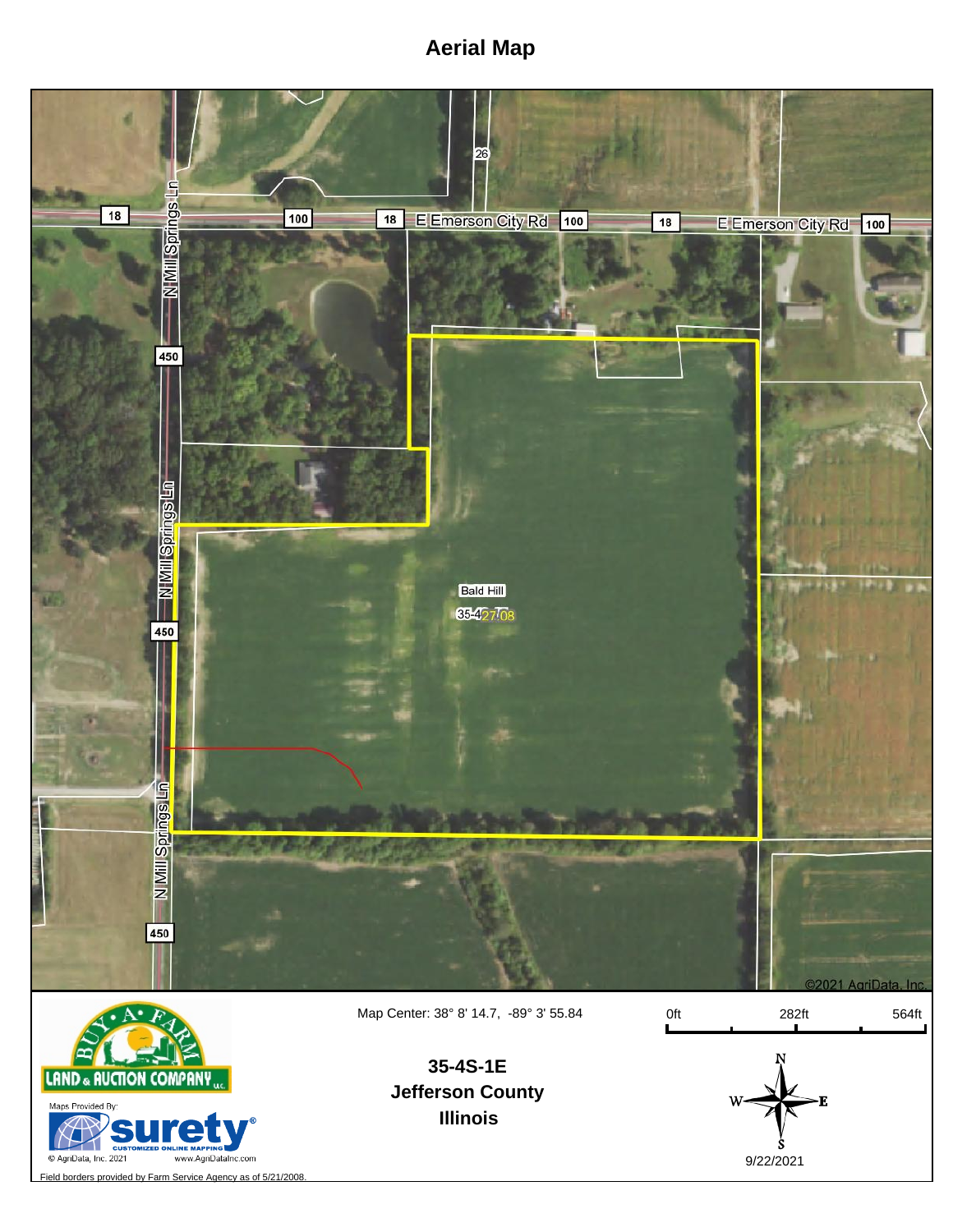## **Soils Map**



| Code                    | Soil Description                                      |       | Acres I Percent of<br>field | Corn<br>Bu/A | <b>S</b> ovbeans<br>'Bu/A | <b>Wheat</b><br>Bu/A | 'T/A    | Grass-lequme e hay, Crop productivity index for optimum<br>I management |
|-------------------------|-------------------------------------------------------|-------|-----------------------------|--------------|---------------------------|----------------------|---------|-------------------------------------------------------------------------|
| 13A                     | Bluford silt loam, 0 to 2 percent slopes              | 13.27 | 49.0%                       | 136          | 44                        | 55                   | 3.39    | 101 <sub>1</sub>                                                        |
| 12A                     | Wynoose silt loam, 0 to 2 percent slopes              | 12.33 | 45.5%                       | 128          | 42                        | -51                  | 4.26    | 97                                                                      |
| **13B2                  | Bluford silt loam, 2 to 5 percent slopes,<br>l eroded | 1.48  | 5.5%                        | **129        | $**42$                    | $*$ 52               | $*3.22$ | $*$ 96                                                                  |
| <b>Weighted Average</b> |                                                       |       |                             | 132          | 43                        | 53                   | 3.78    | 98.9                                                                    |

**Table: Optimum Crop Productivity Ratings for Illinois Soil by K.R. Olson and J.M. Lang, Office of Research, ACES, University of Illinois at Champaign-Urbana.** Version: 1/2/2012 Amended Table S2 B811

Crop yields and productivity indices for optimum management (B811) are maintained at the following NRES web site: http://soilproductivity.nres.illinois.edu/ \*\* Indexes adjusted for slope and erosion according to Bulletin 811 Table S3

**e** Soils in the well drained group were not rated for grass-legume and are shown with a zero "0".

Soils data provided by USDA and NRCS. Soils data provided by University of Illinois at Champaign-Urbana.